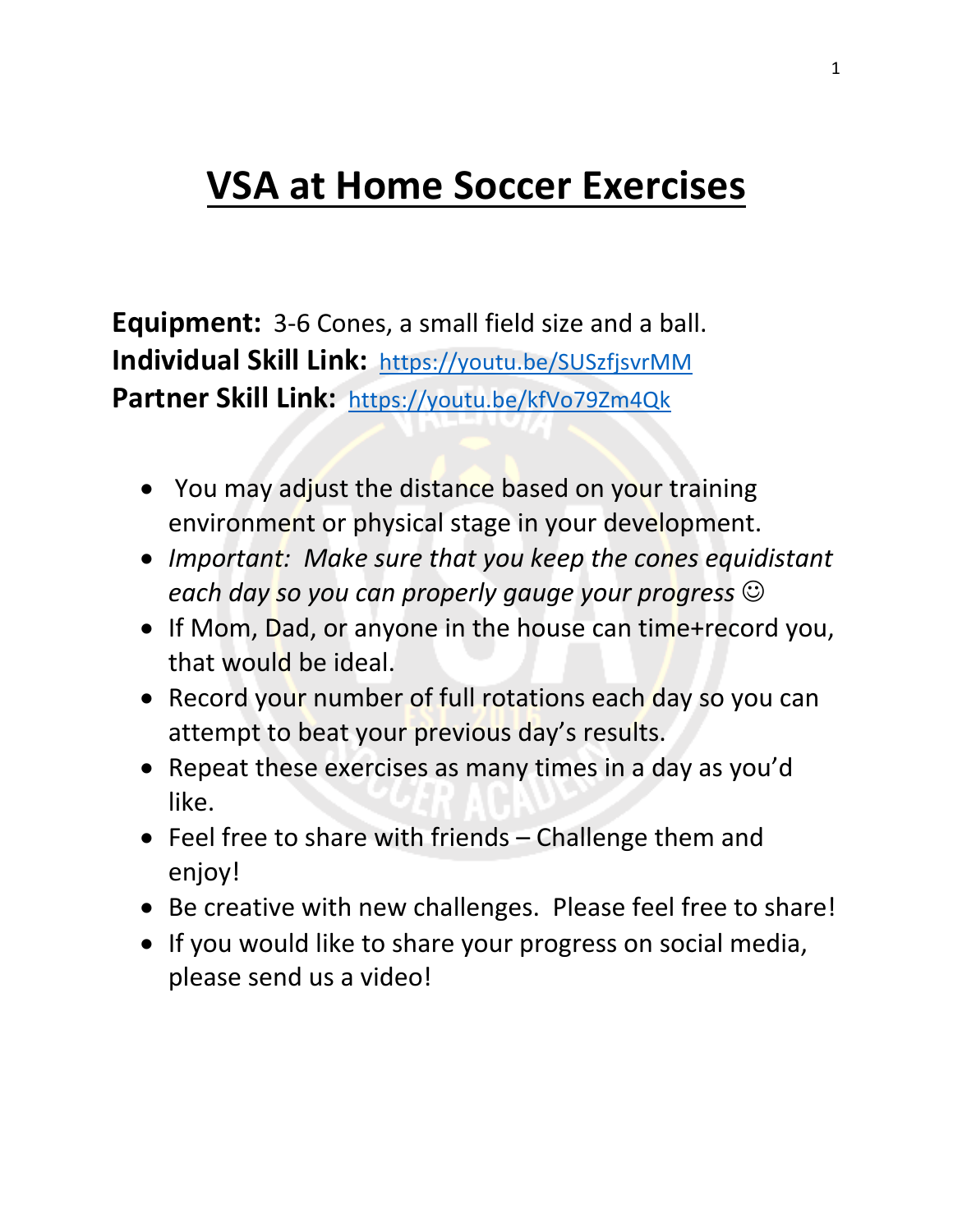# **Individual Skill Sets**

### **Triangle Challenges**

**Setup:** 3 Cones in a Triangle. Each cone is anywhere between 5-8 feet apart.

**Challenge 1 Triangle Boxes -** Each skillset will be recorded based on a completion of a full "V" -Beginning + Ending with Red Cone

**Skill Set 1: Pull Open 45 Seconds Active Work** 15 Seconds Rest Number of Full Rotations:

**Skill Set 2:** L Turn + Pull Open **45 Seconds Active Work** 15 Seconds Rest Number of Full Rotations:

**Skill Set 3:** Step Over + Pull Open 45 Seconds Active Work 15 Seconds Rest Number of Full Rotations:

**Skill Set 4: Pull, Shield, Turn** 45 Seconds Active Work 15 Seconds Rest Number of Full Rotations:

\***Total Time**: 4 Minutes

\*Make sure all rotations are recorded

\***One Minute Rest** – Hydrate

\*Prepare for Challenge 2: Triangle Rotations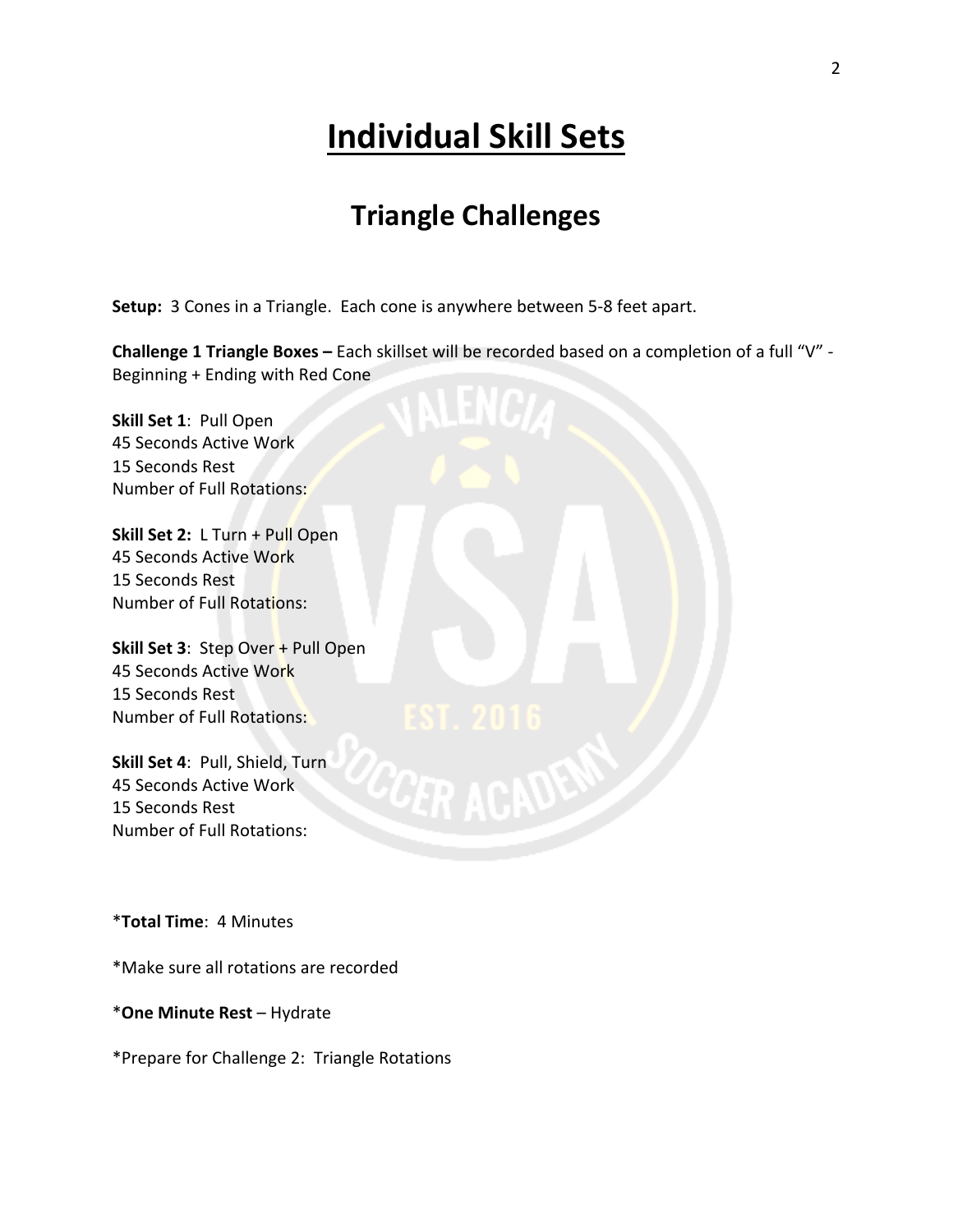**Challenge 2: Triangle Rotations -** Each skillset will be recorded based on triangle rotations -Beginning  $+$  Ending with Red Cone

Skill Set 1: Ronaldo Chop Right Foot 45 Seconds Active Work 15 Seconds Rest Number of Full Rotations:

Skill Set 2: Ronaldo Chop Left Foot 45 Seconds Active Work 15 Seconds Rest Number of Full Rotations:

Skill Set 3: Step Over Left Foot 45 Seconds Active Work 15 Seconds Rest Number of Full Rotations:

Skill Set 4: Step Over Right Foot **45 Seconds Active Work** 15 Seconds Rest Number of Full Rotations:

Skill Set 5: Zidane Right 45 Seconds Active Work 15 Seconds Rest Number of Full Rotations:

Skill Set 6: Zidane Left 45 Seconds Active Work 15 Seconds Rest Number of Full Rotations:

\*Total Time: 12 Minutes

\*Make sure all rotations are recorded

\*One Minute Rest – Hydrate

\*CYCLE 2: Prepare to Repeat Challenge 1: Triangle Boxes

\***AFTER REPEATING CHALLENGE 1** - Repeat Challenge 2: Triangle Rotations

\***Total Work:** 32 Minutes

Skill Set 7: Drag + Scissor Right **45 Seconds Active Work** 15 Seconds Rest Number of Full Rotations:

Skill Set 8: Drag + Scissor Left 45 Seconds Active Work 15 Seconds Rest Number of Full Rotations:

Skill Set 9: Inside Cut Right **45 Seconds Active Work** 15 Seconds Rest Number of Full Rotations:

Skill Set 10: Inside Cut Left 45 Seconds Active Work 15 Seconds Rest Number of Full Rotations:

Skill Set 11: Roll + Left Foot Step Over 45 Seconds Active Work 15 Seconds Rest Number of Full Rotations:

Skill Set 12: Roll + Right Foot Step Over **45 Seconds Active Work** 15 Seconds Rest Number of Full Rotation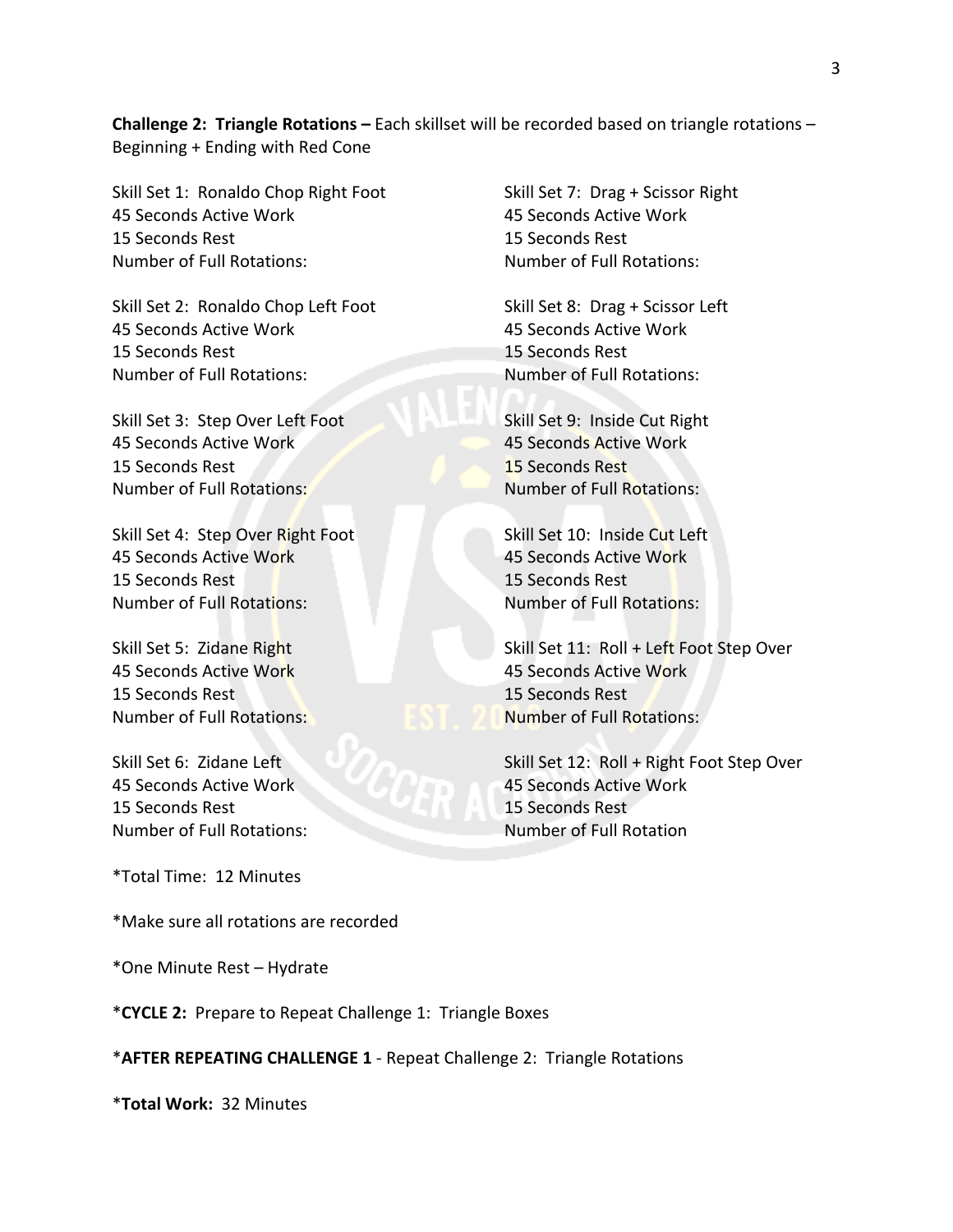#### **Individual Juggling Challenges**

**Setup:** 3 Cones in a Triangle. Each cone is anywhere between 5-8 feet apart.

**Objective:** While staying within the perimeter of your triangle, complete the highest number of touches or skill moves within 4 minutes

**Challenge 1: One Touch Alternating Feet** 4 Minutes of Active Work 1 Minute Rest Highest Number of Consecutive Juggles:

**Challenge 2: One Touch Right** 4 Minutes of Active Work 1 Minute Rest Highest Number of Consecutive Juggles:

**Challenge 3: One Touch Left** 4 Minutes of Active Work 1 Minute Rest Highest Number of Consecutive Juggles:

**Challenge 4: Two Touch Alternating Feet** 4 Minutes of Active Work 1 Minute Rest Highest Number of Consecutive Juggles:

**Challenge 5: Around the World** 4 Minutes of Active Work 1 Minute Rest Number of Times You Completed the Move:

**Challenge 6: Pancake Step Over** 4 Minutes of Active Work 1 Minute Rest Number of Times You Completed the Move:

**Challenge 7: Shoulder Turn** 4 Minutes of Active Work 1 Minute Rest Number of Times You Completed the Move:

**Challenge 8: Back Press** 4 Minutes of Active Work 1 Minute Rest Number of Times You Completed the Move:

**Challenge 9: Around the World** 4 Minutes of Active Work 1 Minute Rest Number of Times You Completed the Move:

**Total Time: 45 Minutes** 

\*Make sure each challenge is recorded

\*If you would like to repeat any of the skill sets, please do. These are challenges that you will record and attempt to beat on a daily basis.

\*Call up a buddy and challenge them! You can Facetime one another and have a live competition! Have fun with this. It will greatly benefit your technical development if it is FUN!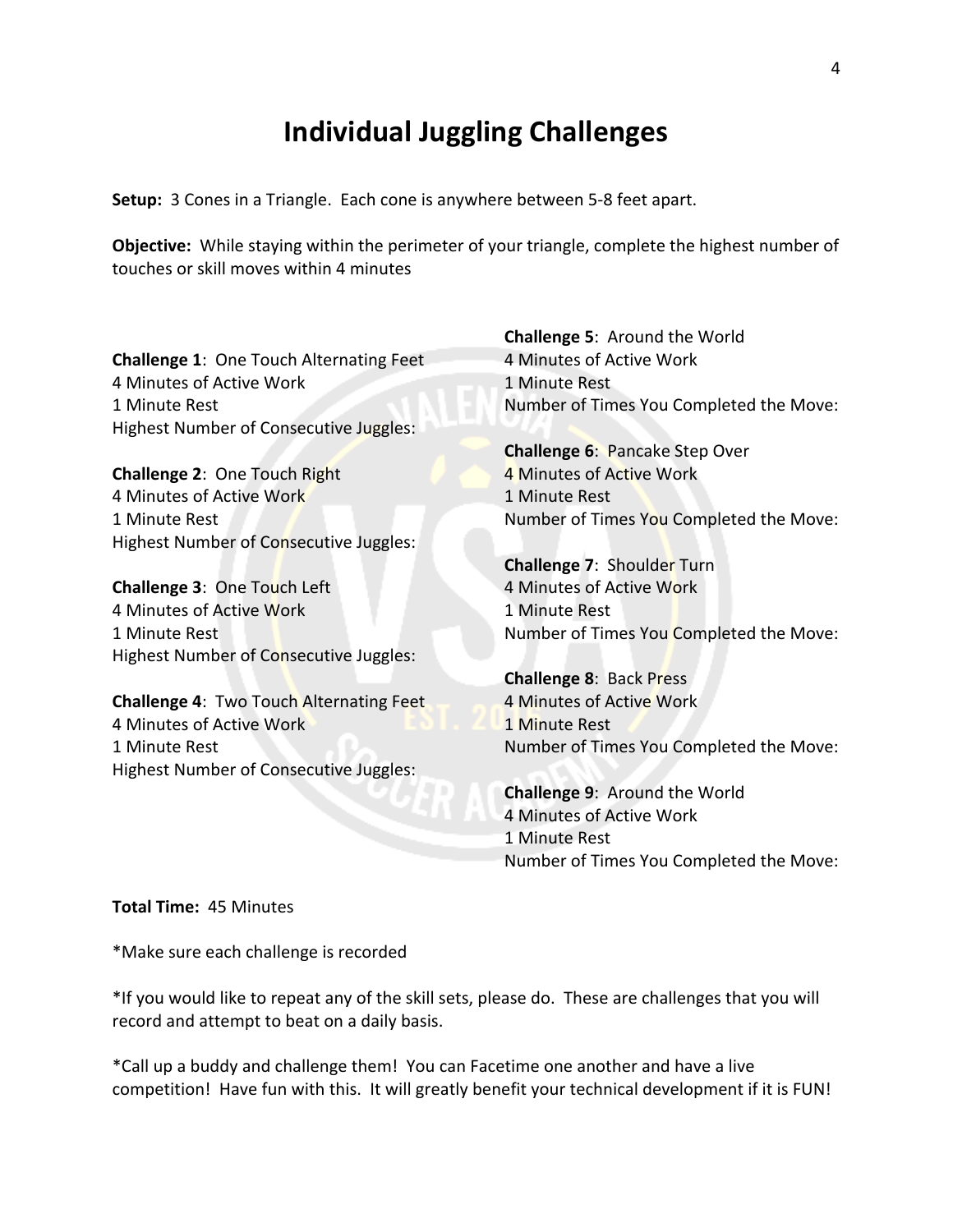## **Partner Skill Sets**

#### **Passing Challenges**

**Setup:** 2x sets of 3 Cones in a Triangle. \*Each cone is anywhere between 5-8 feet apart. \*Each set of 3x cones is approximately 10-15 yards apart. \*You can adjust the distance based on your physical ability and skill set. *\*Make Sure you keep a consistent weekly distance so you can accurately compare results \*A completion is counted when a pass is accurately given inside the grid + controlled inside the grid by recipient*

**Challenge 1:** Two Touch, Pass + Receive 90 Seconds Active Work 15 Seconds Rest Number of Completions:

**Challenge 2: One Touch** 90 Seconds Active Work 15 Seconds Rest Number of Completions:

**Challenge 3**: Chip Into Grid: This should be done by placing the ball into your teammate's grid, using back spin. Get underneath the ball – NOT around the side of it 90 Seconds Active Work 15 Seconds Rest Number of Completions:

**\*Repeat Challenge 1**

**\*Repeat Challenge 2**

**\*Repeat Challenge 3**

**\*Record your best results** – Repeat Challenge as many times as you'd like.

\*Call up another couple of competitors and challenge each other. You can Facetime one another and have a live competition.

\*Challenge your teammate during the ball: Give points for accurate passes, touches inside the grid, etc. Be creative and have fun with your challenges.